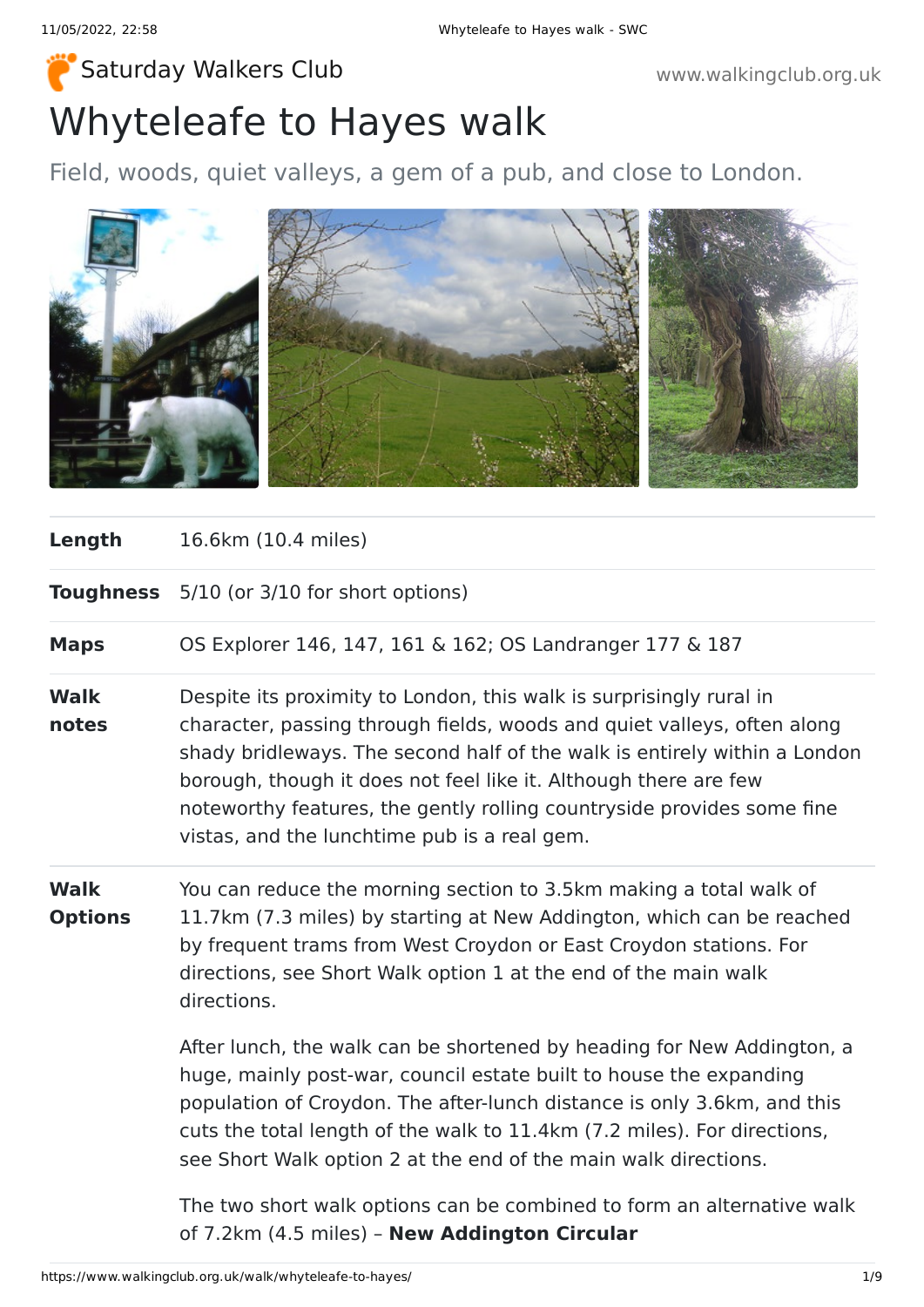**Transport** The stations for this walk are within Zones 5 and 6, so the walk can be done with any travelcard that covers those zones. The walk can be started from either of two stations, Upper Warlingham and Whyteleafe, which are on different lines but are within 3 minutes walk of each other. Trains to both stations run from Victoria or London Bridge via East Croydon. The service to Upper Warlingham is slightly faster, but the service to Whyteleafe is more frequent. Hayes is the terminus of the mid-Kent line that runs into London Bridge, Charing Cross and Cannon Street

> The novelty of a tram ride can be enjoyed by those who choose either of the short options, which involve starting or finishing at New Addington, a terminus of the Croydon Tramlink service that connects at East Croydon and West Croydon with frequent trains to Victoria and London Bridge.

> **Suggested train**: Catch the train nearest to 9.45am from Victoria to Upper Warlingham. If you just miss that train, take the next train to Whyteleafe, to start the walk 10 to 15 minutes late. Alternatively, you can start later by taking a tram at around 11:15am from East or West Croydon to New Addington to follow short walk option 1, which should get you to the lunchtime pub at about the same time as those doing the main walk.

**Lunch & The White Bear,** Fickleshole, (01959 573166) (www.the-whitebear.com)

**Tea**

7.8km (4.9 miles) into the walk, is a very attractive oak-timbered 16<sup>th</sup> century pub, formed from a small terrace of cottages. It has a number of small rooms and alcoves for dining inside and a large surrounding garden with lots of tables outside. Good quality, reasonably priced, food is served all day.

**Java and Chai Tea Room**, 17 Station Approach, Hayes BR2 7EQ (020 8462 2225). Open until 5:00pm Mon-Sat, closed Sun. On right-hand side, 100 metres past the station. A clear favourite in Hayes, serving high quality coffee and tea, and a good range of cakes.

**Sponge Kitchens**, 38 Station Approach, Hayes (020 8650 0062) is a bakers and cake shop with a small seating area, where teas, scones and cakes are served. It closes at 4.30pm, but please ring ahead if a group of you expect to arrive after 4.00pm, since they are unaccustomed to a sudden influx of customers at that time. Closed on Sundays.

**Hayes Café**, 48 Station Approach, Hayes, is a fairly basic café, serving all-day fry-ups. which can provide a simple cheap tea. It's very close to the station and closes at 5.00pm.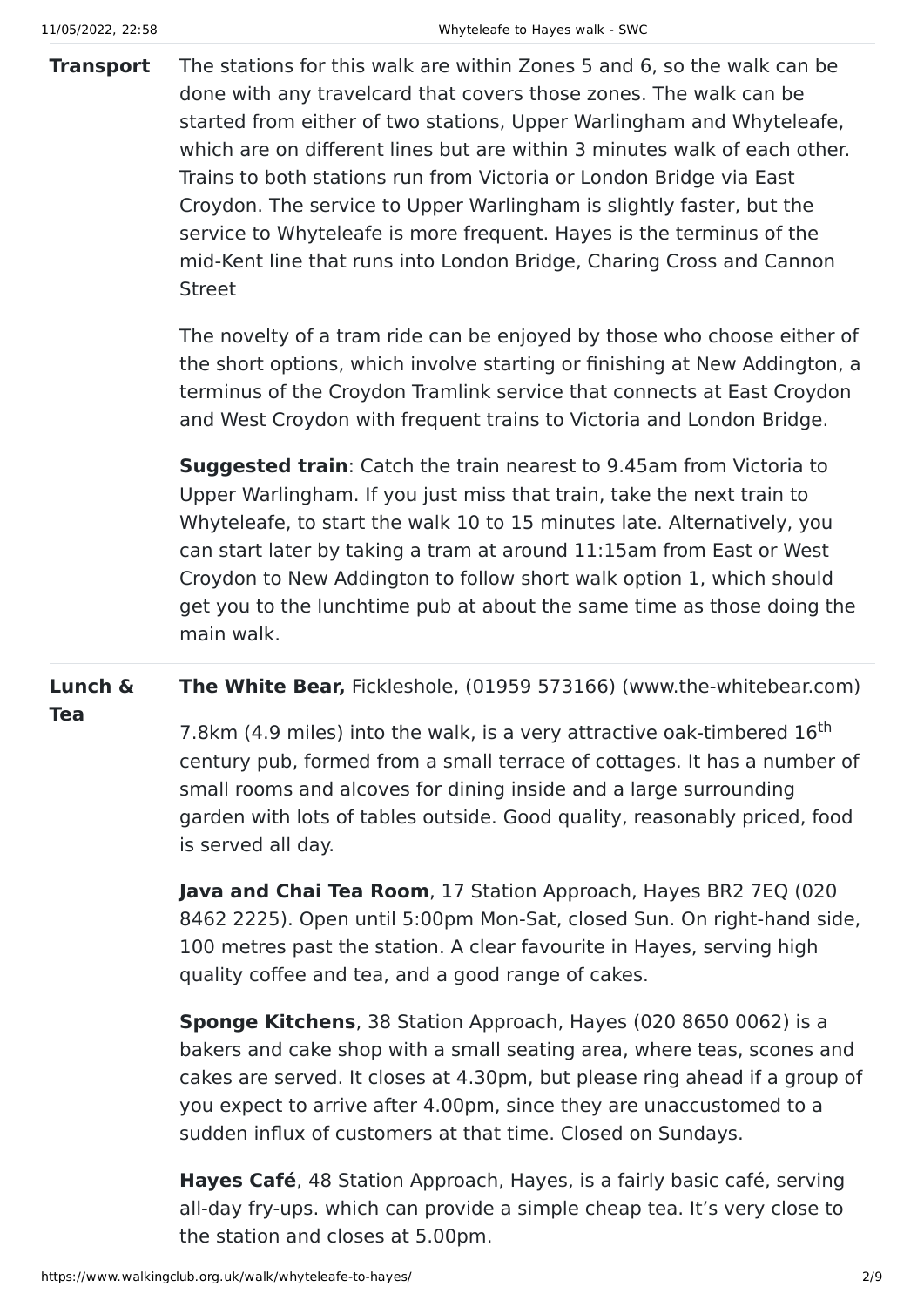**The New Inn**, Hayes, is a large bar/restaurant, almost opposite Hayes station, which is open all day and serves tea and coffee as well as the usual range of pub drinks and meals.

**Help Us!** After the walk, we would love to get your [feedback](https://www.walkingclub.org.uk/walk/whyteleafe-to-hayes/comments.html)

You can upload photos to the **extended** [SWC Group on Flickr](http://www.flickr.com/groups/swc) (upload your photos) and videos to  $\triangleright$  Youtube. This walk's tags are:

 $\triangleright$  swcwalks  $\vert\ \vert$   $\odot$  swcwalk38

| <b>By Car</b> | <b>Start</b> CR3 0AD <b>Finish</b> BR2 7EN |  |
|---------------|--------------------------------------------|--|
|---------------|--------------------------------------------|--|

**Help** National Rail: 03457 48 49 50 • Travelline (bus times): 0871 200 22 33 (12p/min) • TFL (London) : 0343 222 1234

**Version** Dec-17 **[Chris L](https://www.walkingclub.org.uk/walks/chris-l.html)**

**Copyright** [© Saturday Walkers Club.](https://www.walkingclub.org.uk/site/license.shtml) All Rights Reserved. No commercial use. No copying. No derivatives. Free with attribution for one time noncommercial use only. www.walkingclub.org.uk/site/license.shtml

### Walk Directions

- 1. **[A] Starting from Upper Warlingham station** : From platform 2, go up steps to a footbridge, turn right, and go up some more steps to come out on Westhall Road. Turn left, downhill, and in 180m turn right at the T-junction, on to Hillbury Road (B270).In 80m, turn left into the car park of Whyteleafe Recreation Ground
- 2. **[B]Starting from Whyteleafe station** : Exit platform 2 by a short passage at the front of the platform, and turn sharp left at the level crossing. In 100m, at a roundabout, cross the A22 and go up the B270 (Hillbury Road) towards Warlingham. Pass under a railway bridge and in 90m turn left into the car park of Whyteleafe Recreation Ground
- 3. **Both routes continue** At the end of the car park, turn half-right (direction 40°) to go past a small brick sports pavilion, heading just to the left of some tennis courts.
- 4. Continue in the same direction on a clear path which soon goes steeply uphill and bends to the right up steps cut into the hillside.
- 5. The path enters woodland and soon levels out in a clearing. Continue straight ahead for 120m to go through a kissing-gate and turn right on a road.
- 6. In 120m, cross the road and fork left up an unmarked lane which soon starts to descend close to the road on your right. In 200m fork left uphill on a signposted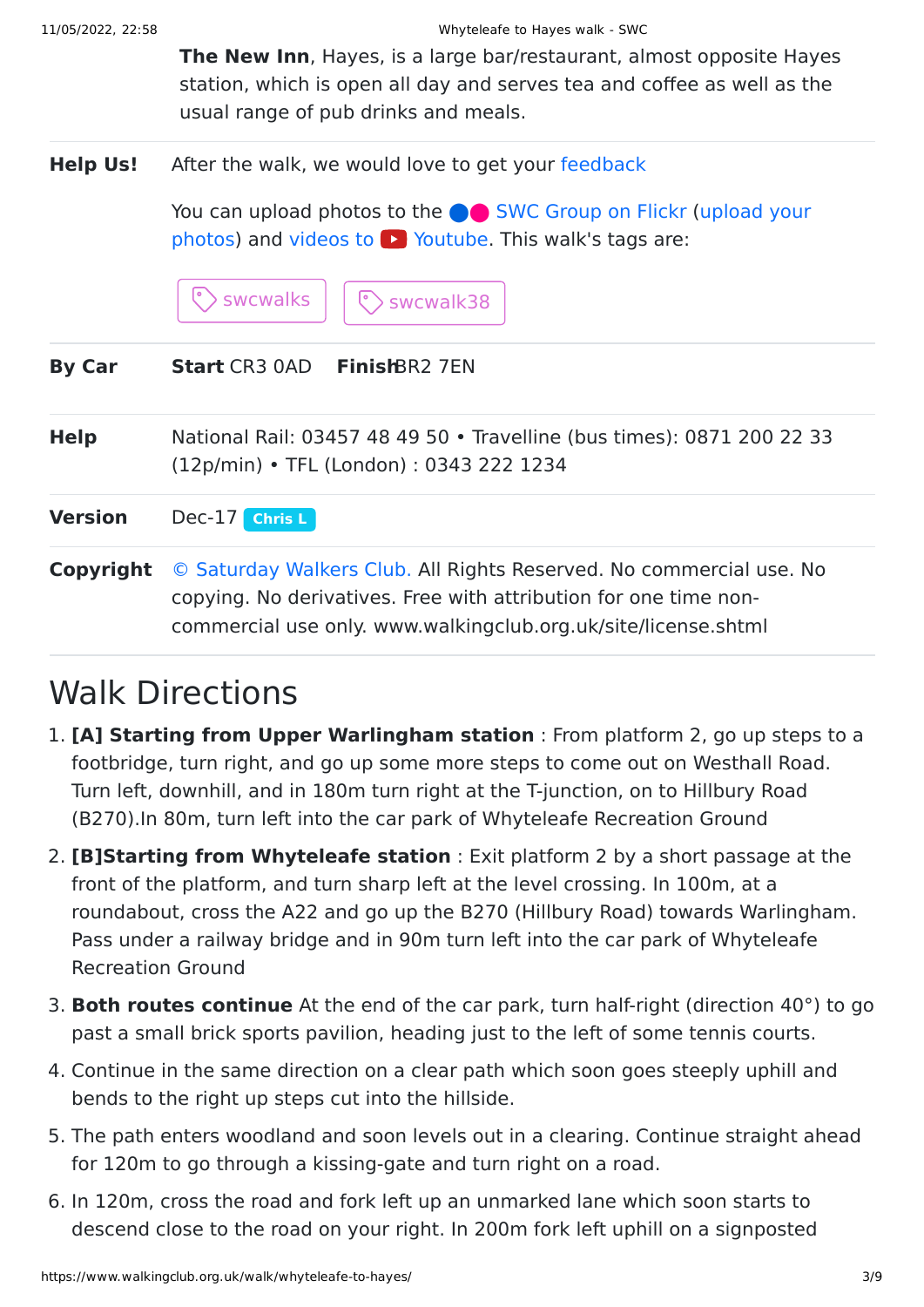bridleway through woodland.

- 7. After 250m the bridleway levels out, leaves the wood and continues on an enclosed path between two fields, with a transmitter mast visible off to the left.
- 8. In 350m, come out to a road (B269) which you cross, to continue on a residential street opposite (Crewes Lane).
- 9. In 180m, next to no. 30, turn left past metal barriers on to an alleyway between houses. In 70m cross a road and continue through another alley that leads, in 80m, to a recreation ground.
- 10. Go forward through the car park and follow a tarmac path round the edge of the ground to a children's play area in the far corner. [If there are no games in progress, you can cut off a corner by heading diagonally across the sports ground to arrive at the same point.]
- 11. Pass to the left of the play area and bear left on an enclosed footpath with a sports ground on the left and an open field on the right.
- 12. In 300m, just past an isolated house on the left, ignore a bridleway to the right but in 10m follow a signed footpath to the right leading through trees, parallel to the bridkleway. In 120m fork right to merge with the bridleway.
- 13. Follow the path for 1.1km as it descends into a valley and then climbs again to emerge on to a road that crosses Farleigh Common. [Here you have the option of turning right along the road for 300m to reach the **Harrow Inn**, a possible early lunch stop.]
- 14. To continue on the main walk, cross the road and go straight across the common for 150m, heading east, aiming just to the right of a large cream-coloured house.
- 15. Bear slightly right to enter the woods ahead, following a public footpath sign past a stile. Soon bear left and in 120m emerge from the wood into a large field, just in front of a large fallen tree.
- 16. Turn right and follow the edge of the wood for 300m, ignoring a cross path half way along. Then take a path that bears half-left (direction 130°) away from the wood, cutting off a corner of the field.
- 17. In 140m the path enters Greatpark Wood through a kissing-gate. In 15m turn left at a path junction and then immediately right, through a wooden barrier, following a public footpath sign (Church Trail), with a wooden rail fence to the right.
- 18. The path continues along the edge of the wood for 600m, soon coming to the Greatpark gated residential estate spread out on the right, with its prominent tall red brick clock tower. This was formerly the site of Warlingham Park Hospital and Croydon Mental Hospital, as noted on a plaque attached to iron gates on the left of the path.
- 19. After passing the estate, the path continues through the wood and soon bears right, meeting a wire fence on the right after 150m and continuing parallel to it (direction 110°).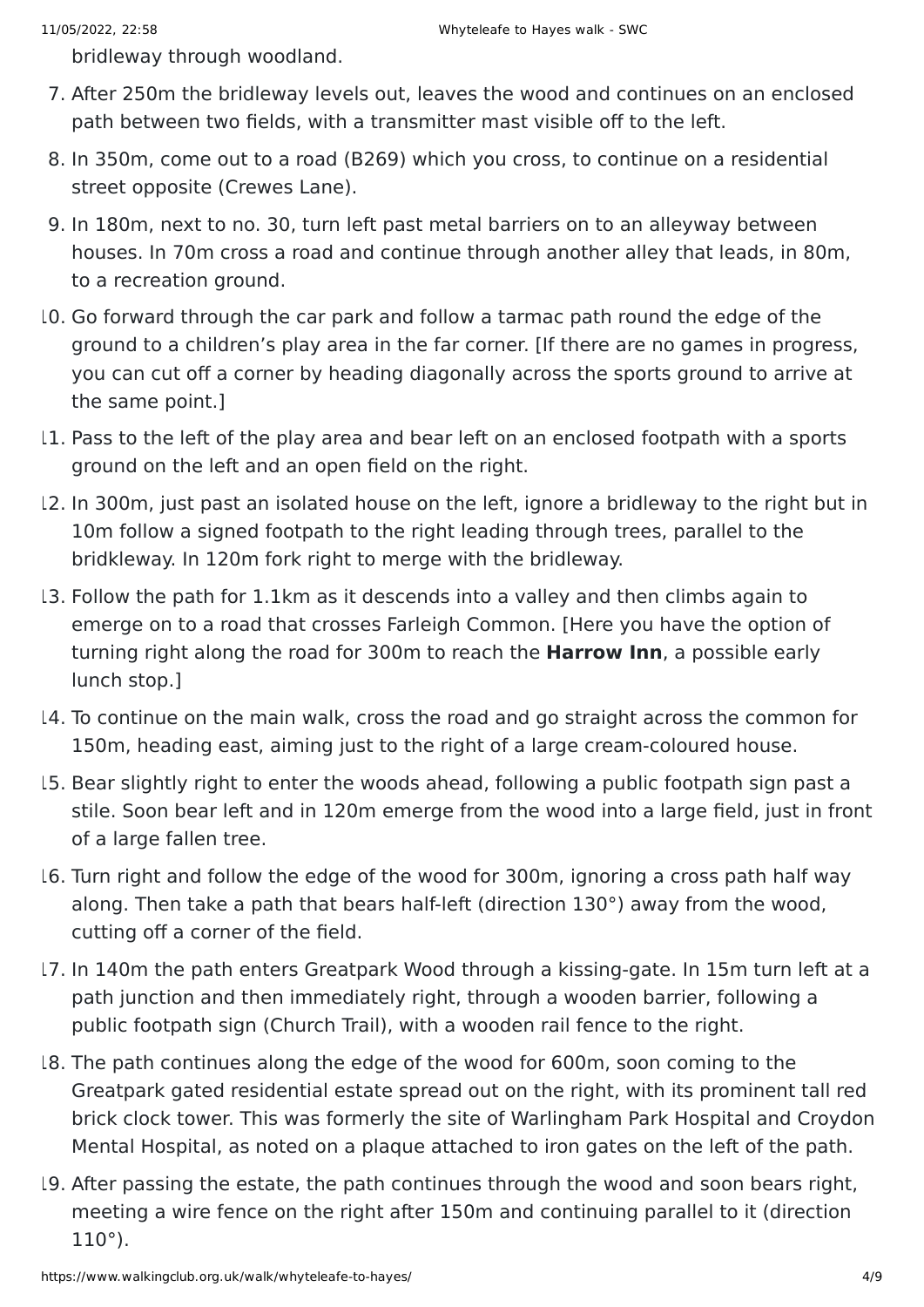- 20. In 250m, with an open field ahead to the left, bear right to continue through the wood (direction 160°) for 70m to a redundant stile. 20m beyond the stile you come to a Tjunction where you turn left, joining a path from the right in 40m. In 10m the path bends right and after 250m you go through a metal gate and out to a lane.
- 21. Turn right along the lane, following the sign for Route 21 of the National Cycle Network towards Greenwich and New Addington. In 110m turn left through a metal gate onto a bridleway through a narrow strip of woodland, still following the cycle route sign.
- 22. In 400m ignore a low level footpath sign on the left attached to purple posts **[2]**.

#### 23. **Short Walk – Option 1** joins the main route at this point.

- 24. The path then descends into a valley and climbs steeply up the other side.
- 25. Pass through a metal gate onto a car-wide earth track, with stables on the left. In 90m, pass round a metal gate and come out to a road, where you turn left. Just 120m ahead is the lunchtime pub, **The White Bear**, at **Fickleshole**.
- 26. Coming out of the pub, turn left on the road signposted to Addington and Biggin Hill, ignoring a road on the left to Selsdon and Croydon. In 30m fork left up a drive to Fairchildes Farm.
- 27. In 25m follow a footpath sign pointing right, through a wooden gate, and in 30m cross a stile into a field and turn half-left (direction 50°) towards another stile 60m away.
- 28. Cross this stile and another one in a further 60m, and in 70 m cross two successive stiles. Head for a hidden stile recessed on the right-hand side of the next field (direction 20°), passing to the right of two large oak trees.
- 29. Cross the stile and follow an overgrown footpath for 150m. Go past a rusty metal gate and bear left to join a path coming from the right, which immediately bends right.
- 30. In 180m, you come to a cycle route sign **[3]**.
- 31. Here, you can shorten the walk to finish at New Addington by following Short Walk - Option 2 at the end of the directions.
- 32. To continue the main walk, go straight on for 20m to a road, which you cross and to take the bridleway opposite, signposted to Keston. At this point the route enters the London Borough of Bromley, but the surroundings will remain predominantly rural for the rest of the walk.
- 33. The wide earth path bears right into a field to follow its left-hand edge and then continues between two open fields for 300m, to enter Jewels Wood.
- 34. Here the path veers slightly left and winds for 350m through the wood, where deer may sometimes be seen. At a fork near the end of the path, fork left to emerge in 40m on to a road, opposite the entrance to **Highams Hill Farm.**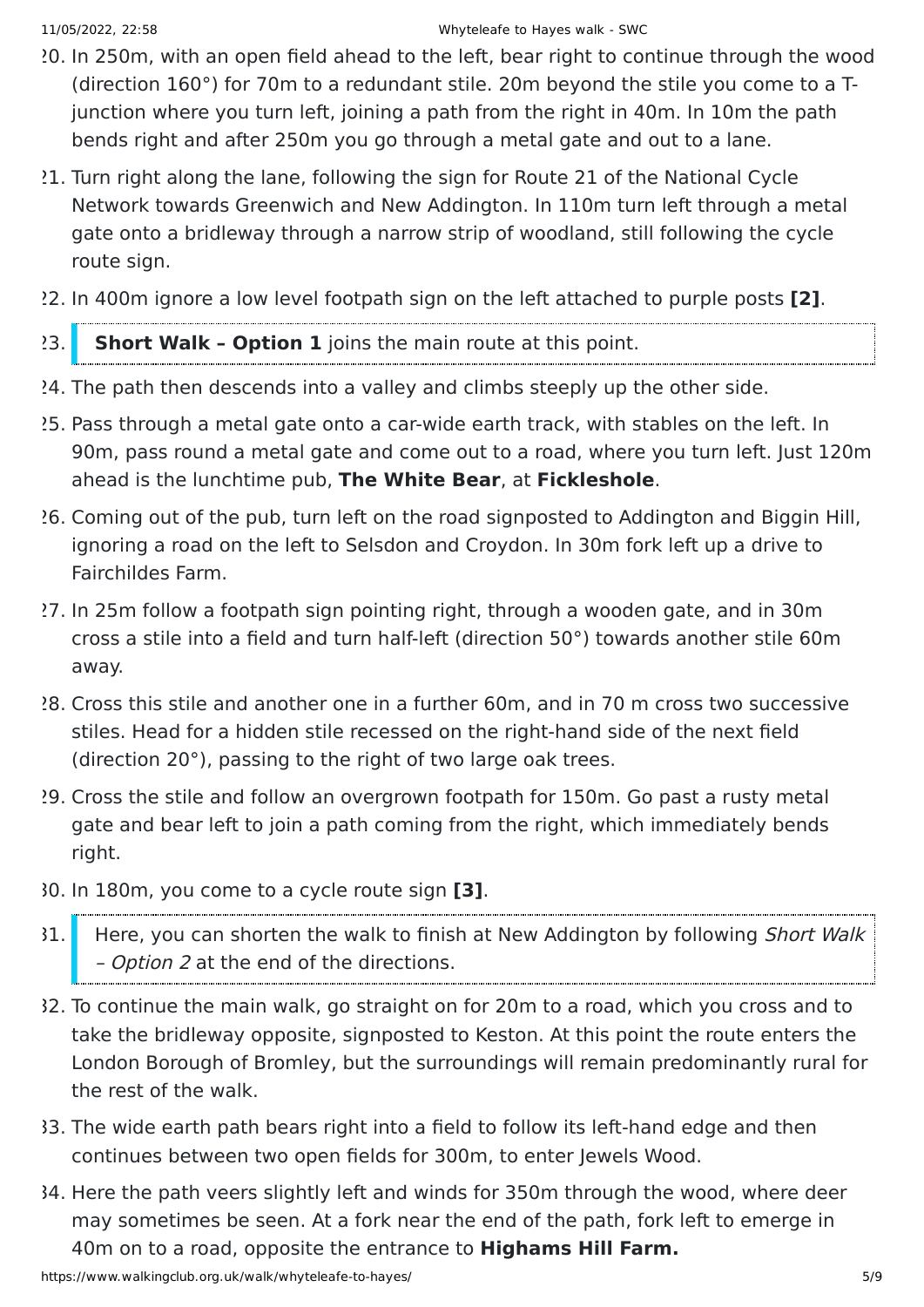- 35. Cross the road and go down the car-wide earth track for 220m. Pass to the left of the house ahead, ignoring a footpath on the right to Leaves Green, and follow a shady bridleway which gradually descends, with fine views over the valley to the right.
- 36. In 1km, where the path divides in a wood (Furze Bottom), fork right, passing a stile on the right. Continue for a further 1.2km, ignoring cross paths, gradually climbing with distant views of the Canary Wharf towers and then of the City of London away to the left.
- 37. Eventually the path descends slightly to emerge on to an earthen car-wide track with cottages on the right. In 120m the track comes out to a road (Blackness Lane) where you turn left, following the Leaves Green Circular Walk sign.
- 38. In 90m you reach a T-junction, where Church Road, Keston meets Jackass Lane. For the next 3km, follow signs for the Nash Circular Walk. Turn left on Jackass Lane, and in 250m, turn left on to an enclosed footpath, signposted to Nash, that bends right and descends for 600m between fields.
- 39. The path eventually turns right and follows the bottom of a shallow valley for 350m before turning left and then left again around the bottom corner of a field to arrive after 100m at a car-wide earth track with a field gate to the left.
- 40. Turn right and climb the track for 250m, presently passing a horse exercise yard and stables to the left. Where the track ends, cross a stile slightly to the left and go along a short fenced passage to pass the entrance to Fortune Bank Farm and arrive in the hamlet of **Nash**, with Nash Cottage on your right.
- 41. Turn right on the road (Nash Lane), and immediately left on to North Pole Lane. In 150m, cross a stile on the right and go up the right-hand edge of a field for 200m.
- 42. At a four-way path junction turn right to continue along the right-hand edge of the next field (direction 15°). In the field corner, turn right past a redundant stile, and then immediately left to go past a wooden barrier into **Well Wood**.
- 43. In 40m ignore the Nash Circular Walk sign pointing left, and continue straight on along a footpath that winds along the edge of the wood close to a field on the right.
- 44. In 280m, at a path T-junction, turn right to continue along the edge of the wood for a further 200m, to emerge from the wood past a wooden barrier, where a residential road (Queensway) from the left meets the unmade drive leading to Rouse Farm on the right.
- 45. Continue straight across, bearing slightly right, and follow an enclosed bridleway for 400m, presently turning left and later right, to come out on to Gates Green Road, on the fringes of **Coney Hall**.
- 46. Cross the road and turn right. In 180m, where houses on the left give way to a field, ignore a footpath to Hayes Common on the left, and continue for a further 180m, to take the next footpath on the left, beside a gas reducing station.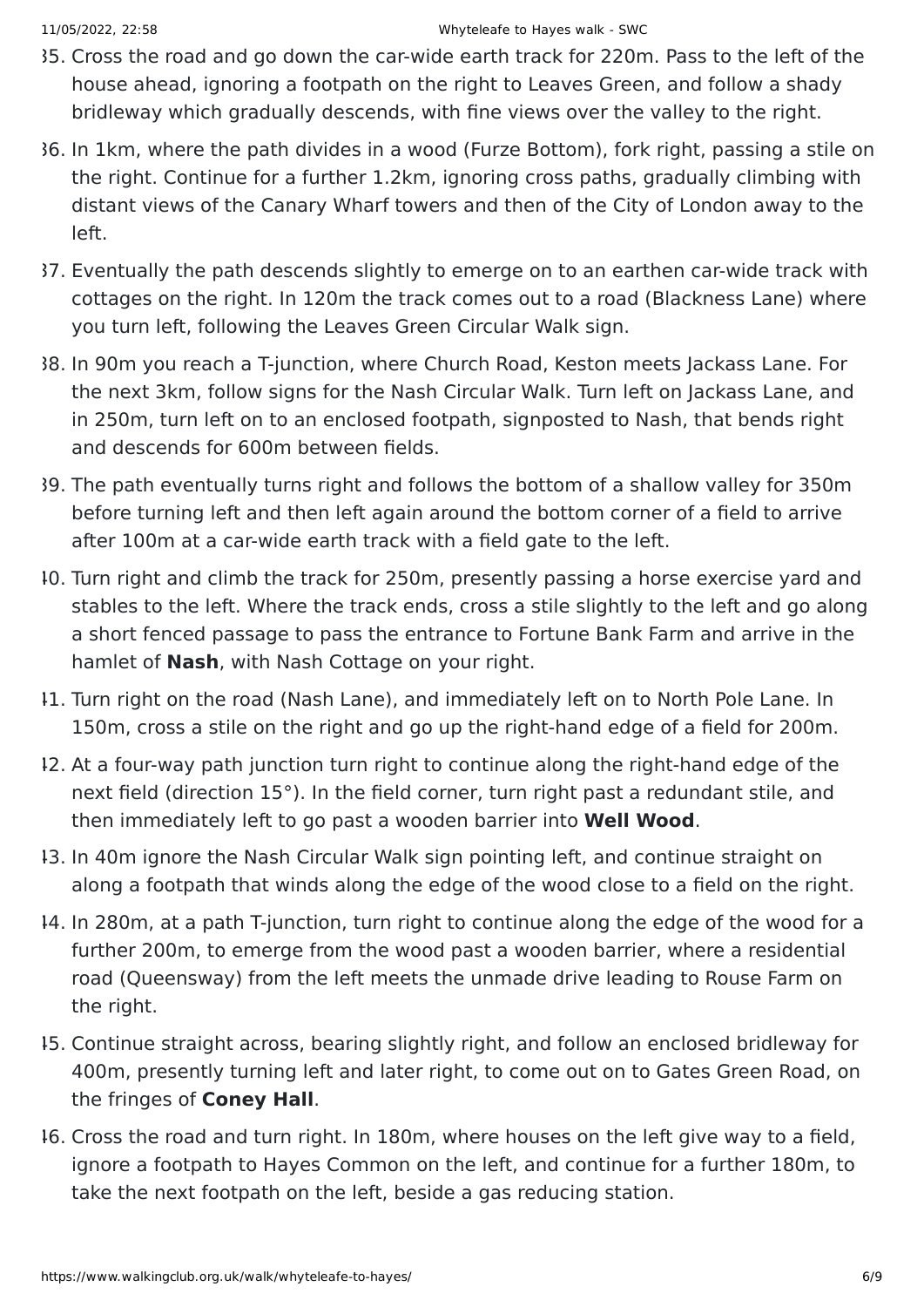- 47. The path climbs for 320m, with views over the valley to the right, and emerges on the entrance drive to **Hast Hill House**.
- 48. Cross the road ahead and enter Hayes Common by taking the footpath opposite into a wood. In 90m fork left to emerge at the junction of West Common Road and the busy Croydon Road (A232).
- 49. Cross Croydon Road with care, keeping to the left of West Common Road, and follow a footpath between gorse bushes into woodland (direction 320°), passing through a wooden horse barrier after 40m.
- 50. Continue on the path for 750m, ignoring all turn-offs, presently with tall wooden fencing to your right, until you come to a road, which you cross.
- 51. Continue on the path opposite, and in 50m emerge into a grassy clearing with houses visible ahead. Continue forwards and in 120m leave Hayes Common beside a metal barrier with an information display board nearby.
- 52. Cross Warren Road and go down Station Hill opposite, turning left in 120m at its junction with The Ridgeway. In 80m pass The New Inn (a possible tea place) and turn right into Station Approach. Cross the road to **Hayes Station** opposite. Other possible tea stops can be found in Station Approach beyond the station.

#### Short walk option 1 : Start in New Addington

- 1. To shorten the morning section of the walk, or if you miss the train to Whyteleafe, you could start the walk from **New Addington**, at the terminus of the Croydon Tramlink line 3. Trams to New Addington run frequently from East Croydon and West Croydon stations.
- 2. From the rear of the tram platform, turn left to cross the road and pass through a menagerie of animal sculptures to take the path signposted to North Downs Road.
- 3. Keep to the left side of the green and in 180m at a T-junction, cross the road and turn left. In 40m turn right on to a tarmac footpath next to the entrance to Fishers Farm Recycling Centre.
- 4. In 120m turn left between the first two trees on an indistinct earth footpath leading downhill into woodland, soon levelling out. After 350m the path drops down to the right for 20m and then turns left to continue contouring along the hillside.
- 5. Ignore all side paths and after 250m fork right through a gap in a fence to continue on a level path along the open hillside with views over the valley to the right.
- 6. In 220m pass through another gap and in a further 100m, at a T-junction, turn right and immediately fork right downhill, soon passing a rustic wooden bench and descending more steeply.
- 7. At the foot of the slope, turn right, then in 30m left, and cross a road to take the lane opposite past Pear Tree Farm Cottage.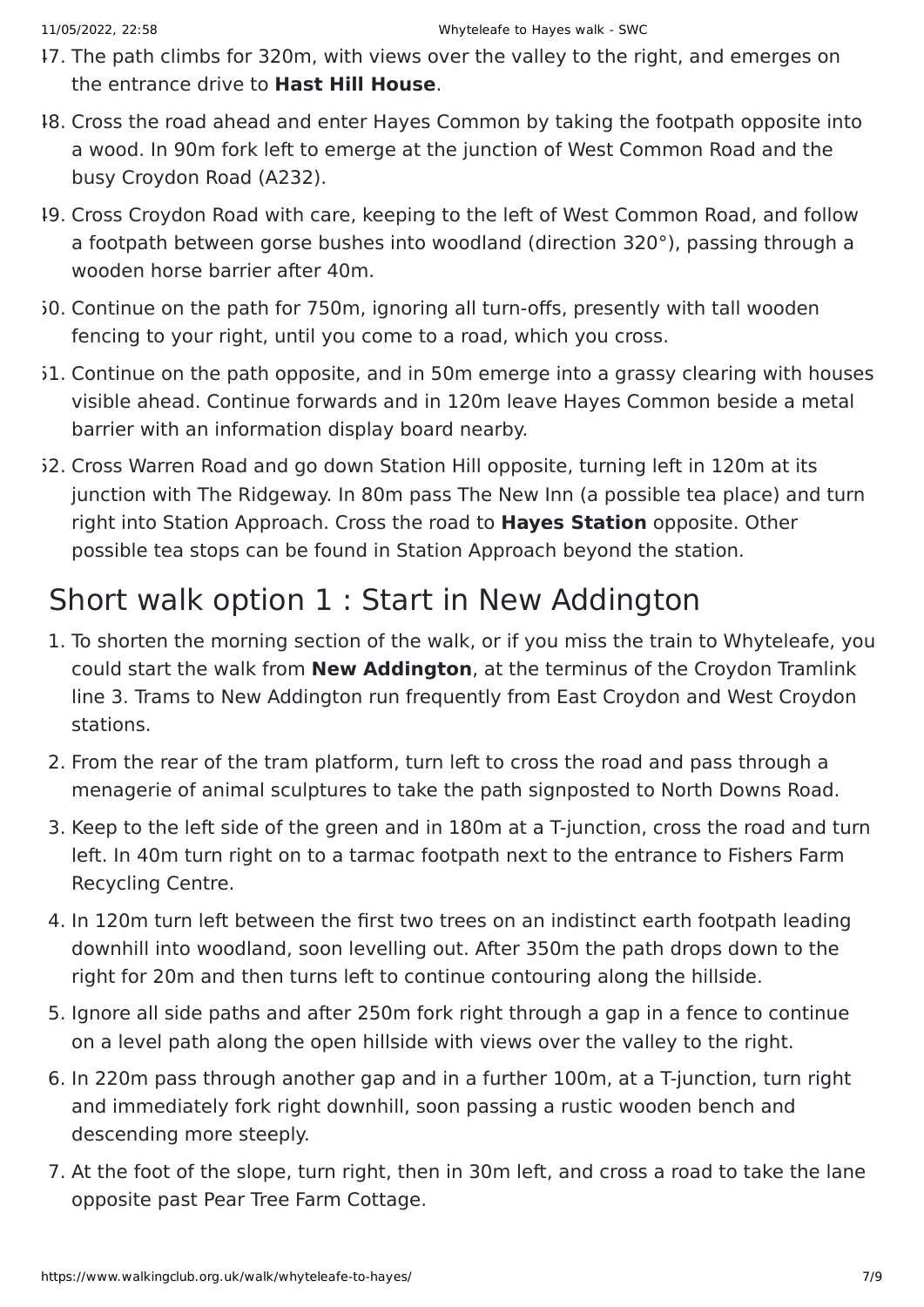- 8. In 100m, just past the entrance to a huge recycling centre on the left, take the footpath straight ahead, climbing into woodland.
- 9. In 500m fork right on the main path as it emerges from the wood and continues between two fields. In 150m the path re-enters a wood, soon coming to a clearing with cottages ahead on the right.
- 10. Just past the white house, turn sharp left, direction 95°, on a faint path across a lightly wooded area. In 150m cross a stile beside a white coal post and a metal field gate.
- 11. Go straight across a field, direction 115°, for 180m to cross a stile and turn left, rejoining the main walk directions at point **[2]**.

## Short walk option 2 : Finish in New Addington

- 1. To shorten the walk after lunch, follow the main walk directions to point **[3]**. At a blue cycle route sign turn left, following a CR21 sign towards Greenwich and New Addington along a wide path with a playing field and iron railings to the left.
- 2. In 500m, you reach a road where you turn left, soon passing the entrance to Meridian High School. Stay on the tarmac path as it curves left along Fairchilds Avenue, presently passing Fairchildes Primary school.
- 3. In 250m, where the road bends right, bear left on a path into the wood, with a wooden fence on the right. In 80m the path bends right before dropping down to the left and then turning right to contour along the hillside, where you enter Hutchinsons Bank Nature Reserve (unsigned).
- 4. Stay more or less on the same contour as you head northwards, taking the left-hand path at a fence corner and continuing along the hillside for 400m before bearing right uphill at a fork.
- 5. In 10m the path turns left, and then resumes a level course through the wood, eventually starting to climb, with a residential estate visible to the right.
- 6. At a T-junction turn right on to a tarmac path and follow it for 200m until it emerges on to a residential road beside the entrance to Fishers Farm recycling centre. Turn left and then right to reach **New Addington** tram stop in 120m.
- 7. Trams to East Croydon and Wimbledon run every 7-8 minutes from Monday to Saturday and every 15 minutes on Sunday. Buses to Croydon and Biggin Hill also run from this point.

#### Alternative Walk – New Addington Circular - 7.2km (4.5 miles)

You reach the lunchtime pub, the White Bear at Fickleshole, approximately halfway round the walk.

1. Follow short walk option 1